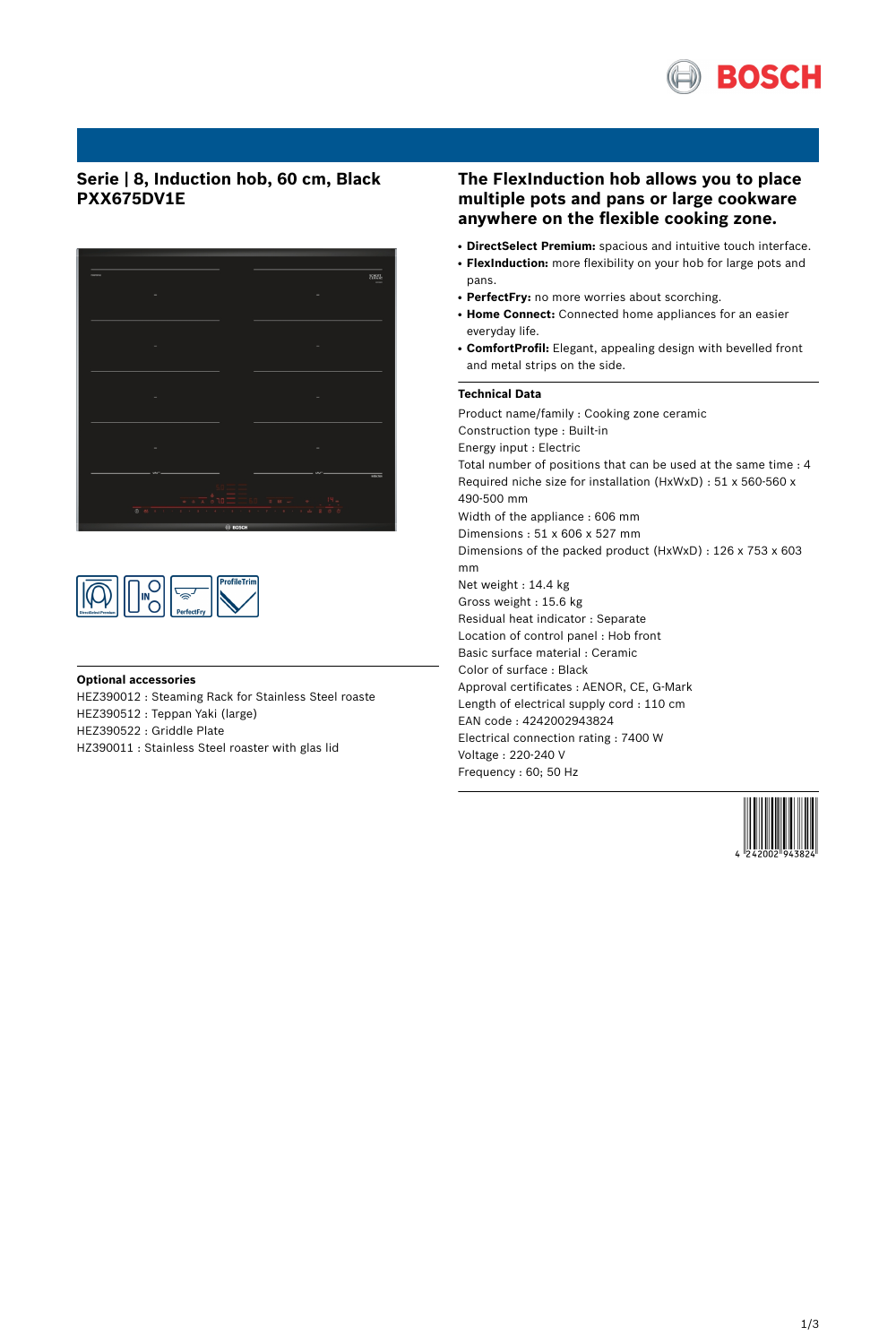

**Serie | 8, Induction hob, 60 cm, Black PXX675DV1E**

**The FlexInduction hob allows you to place multiple pots and pans or large cookware anywhere on the flexible cooking zone.**

## **Design**

- Profile trim (front facette with side trim)
- <sup>60</sup> cm: space for <sup>4</sup> pots or pans.

## **Flexibility of cooking zones**

- <sup>2</sup> Flex zones: use cookware of any shape or size anywhere within the 40cm long zone.
- Cooking zone front left: <sup>240</sup> mm, <sup>190</sup> mm, 2.2 KW (max. power 3.7 KW)
- Cooking zone rear left: <sup>240</sup> mm, <sup>190</sup> mm, 2.2 KW (max. power 3.7 KW)
- Cooking zone rear right: <sup>240</sup> mm, <sup>190</sup> mm , 2.2 KW (max power 3.7 KW)
- Cooking zone front right: <sup>240</sup> mm, <sup>190</sup> mm, 2.2 KW (max. power 3.7 KW)

#### **Usage convenience**

- DirectSelect Premium touch control: directly control the power on the extra large illuminated touch bar (invisible when switched off).
- Variable 17-stage power settings for each zone: precisely adapt the heat with 17 power levels (9 main levels and 8 intermediate levels).
- Keep warm function: keep dishes warm at preset low power level.
- Timer for all zones : switches off the cooking zone at the end of the time set (e.g. for boiled eggs).
- Timer shows how long the cooktop is in use : an alarm sounds at the end of the time set (e.g. for pasta).
- Count up timer per cooktop : shows how much time has passed since starting the timer (e.g. for potatoes).

#### **Time saving & efficiency**

- PowerBoost function for all zones : boil water faster thanks to 50% more energy than at the highest standard level.
- PanBoost: heat up pans faster than at the highest standard level while protecting the pan coating.
- MoveMode (3 levels): increase or decrease the power level simply by moving the pot forwards or backwards.
- QuickStart function: when switching on, the hob automatically selects the cooking zone with cookware (when placed on a zone whilst the hob is off).
- ReStart function: in case of unintentional switch-off, this feature restores all previous settings by switching on the hob again within 4 seconds.

## **Cooking assistance**

- PerfectFry sensor with <sup>5</sup> temperature settings: prevents overcooking with the automatic temperature regulation of the integrated sensor.
- Dish assistant: easily find the right temperature setting for <sup>a</sup> certain dish via the home connect app.

#### **Connectivity**

- Home Connect enabled: check if the hob is switched off even when not at home, and find recipes or additional functions in the Home Connect app.
- Hob Hood Control hood control (with Wi-Fi enabled hood): automatically activates the hood when cooking, thanks to the WiFi connection of hob and suitable hood.

#### **Safety**

- <sup>2</sup> stage residual heat indicator for each zone: indicates which cooking zones are still hot or warm.
- Control panel lock: prevent unintended activation of the hob.
- Freeze function: wipe overboiled liquids without unintentionally changing settings (blocking all touch buttons for 30 seconds).
- Main on/off switch: switch off all cooking zones at the touch of a button.
- Automatic safety shut off: for safety reasons, heating stops after a preset time if not used (possible to customise).
- Energy consumption display: shows the electricity consumption of the last cooking process.

#### **Installation**

- Dimensions of the product (HxWxD mm): <sup>51</sup> <sup>x</sup> <sup>606</sup> <sup>x</sup> <sup>527</sup>
- Required niche size for installation (HxWxD mm) : <sup>51</sup> <sup>x</sup> <sup>560</sup> <sup>x</sup> (490 - 500)
- Min. worktop thickness: <sup>16</sup> mm
- Connected load: 7.4 KW
- Power management options for 16A, 13A or 10A connection: limit the maximum power if needed (depends on fuse protection of electric installation).
- Power cord: 1.1 m, Cable included